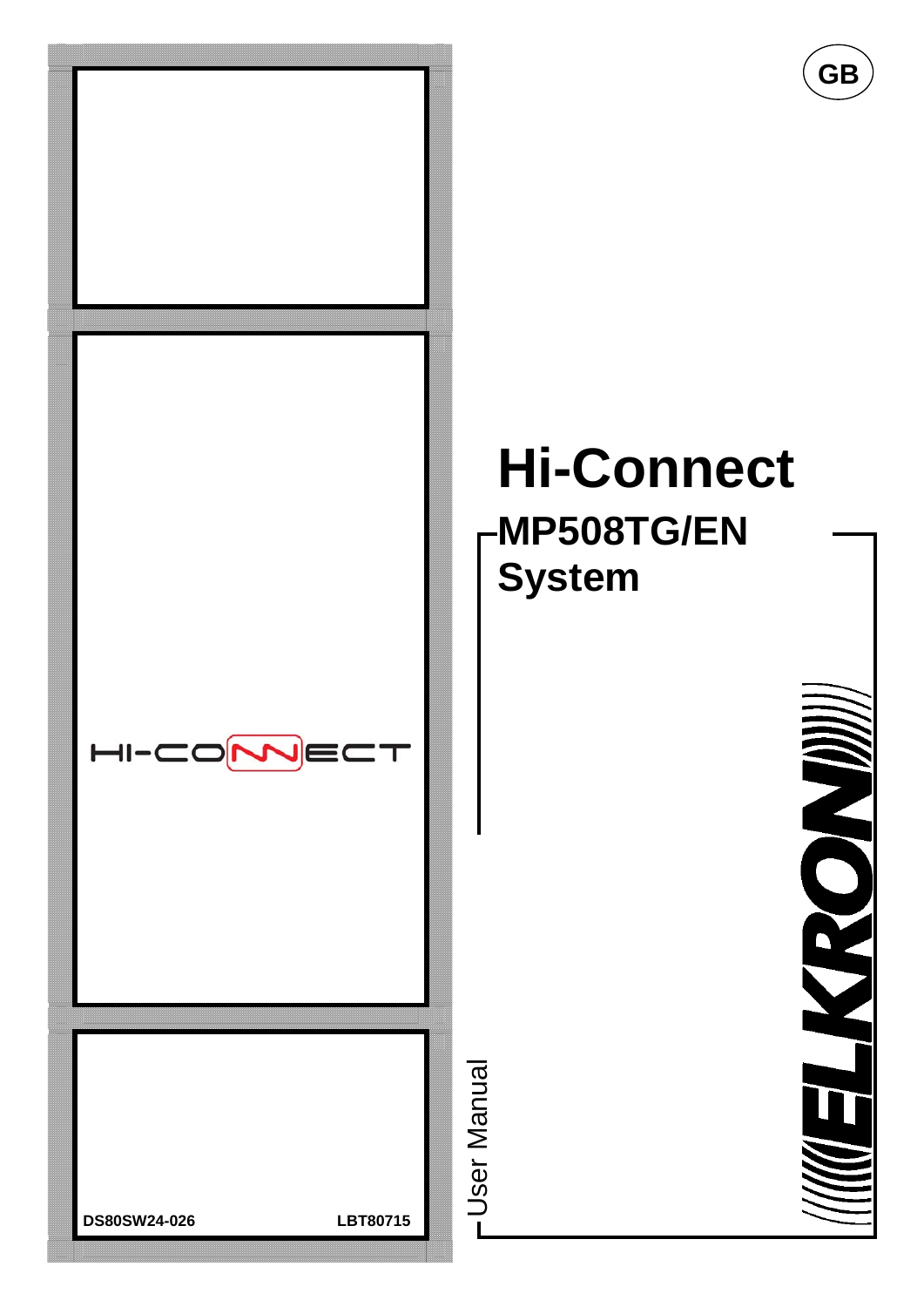All information in this document have been collected and carefully verified, nevertheless Elkron S.p.A. can not be held responsible for any possible errors and omission.

Elkron S.p.A. reserves the right to modify or improve at any times and without notice the products described in this manual.

Besides it is possible that this manual refers to any information about products (hardware or software) or services not yet on the market. These references or information do not mean that Elkron S.p.A. intends to release these products or services.

Elkron is a registered trade mark of Elkron S.p.A. All trade marks mentioned in the document belong to their respective owners.

© Copyright Elkron S.p.A. All rights reserved. Reproduction of this document is allowed only for MP508TG/EN system installation.

#### **IIIIIELKRONIIIII**

Via Cimarosa, 39 – 10154 Torino (TO) – Italy Tel. +39 (0)11.3986711 – Fax +39 (0)11.3986790 www.elkron.com – mail to:  $info@$ elkron.it

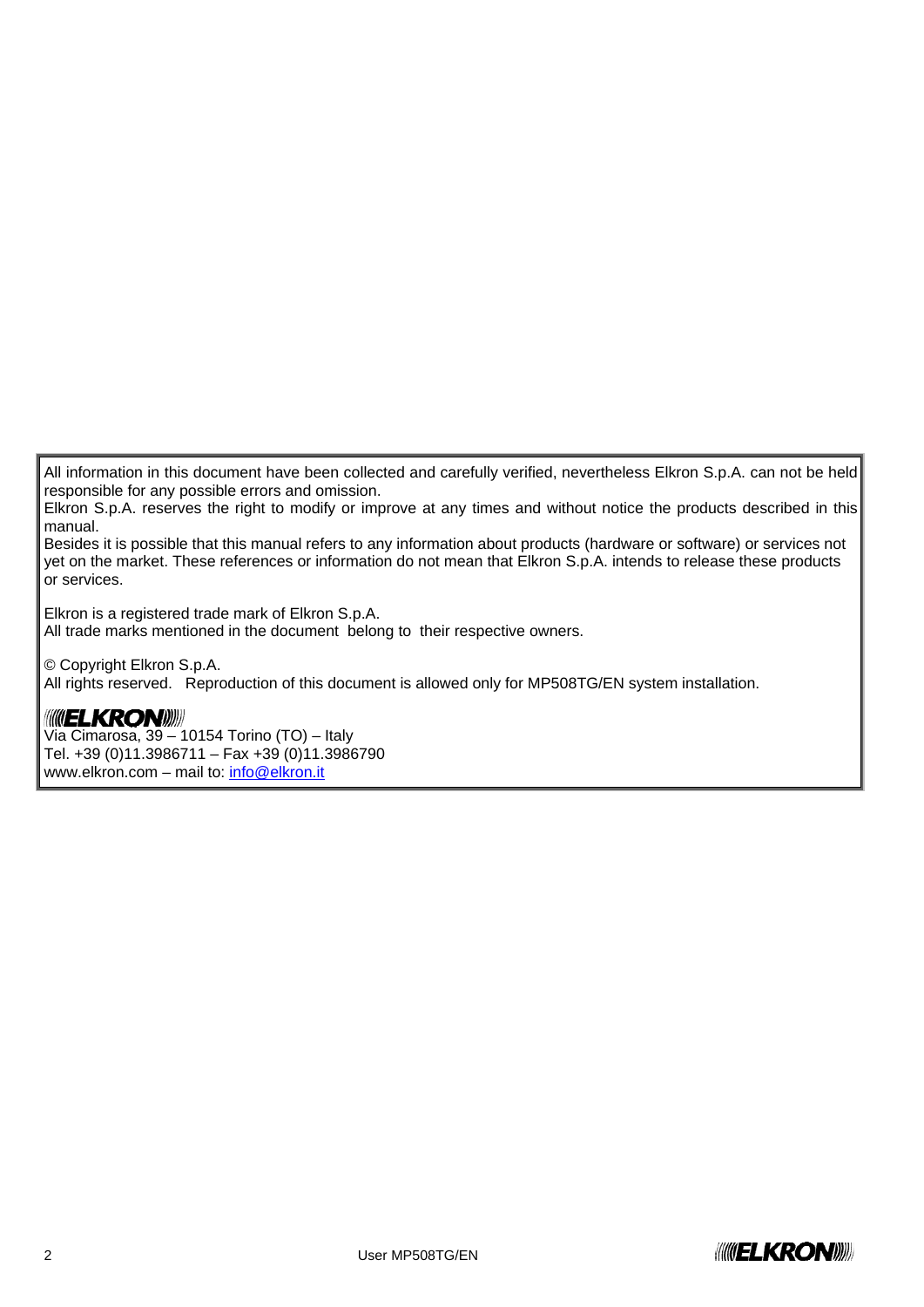# TABLE OF CONTENTS

| 11                          |  |
|-----------------------------|--|
| 111                         |  |
| $\mathbf{p}$                |  |
| <b>MENU STRUCTURE</b><br>21 |  |
| 22                          |  |
| 2.2.1                       |  |
| 2.2.2                       |  |
| 2.3                         |  |
| 2.3.1                       |  |
| 2.3.2                       |  |
| 2.3.3                       |  |
| 2.4                         |  |
| 2.4.1                       |  |
| 3                           |  |
| 31                          |  |
| 3.1.1                       |  |
| $\blacktriangle$            |  |
| 41                          |  |
| 4.1.1                       |  |
| 4.2                         |  |
| 4.3                         |  |
| 4.4                         |  |
| 4.5                         |  |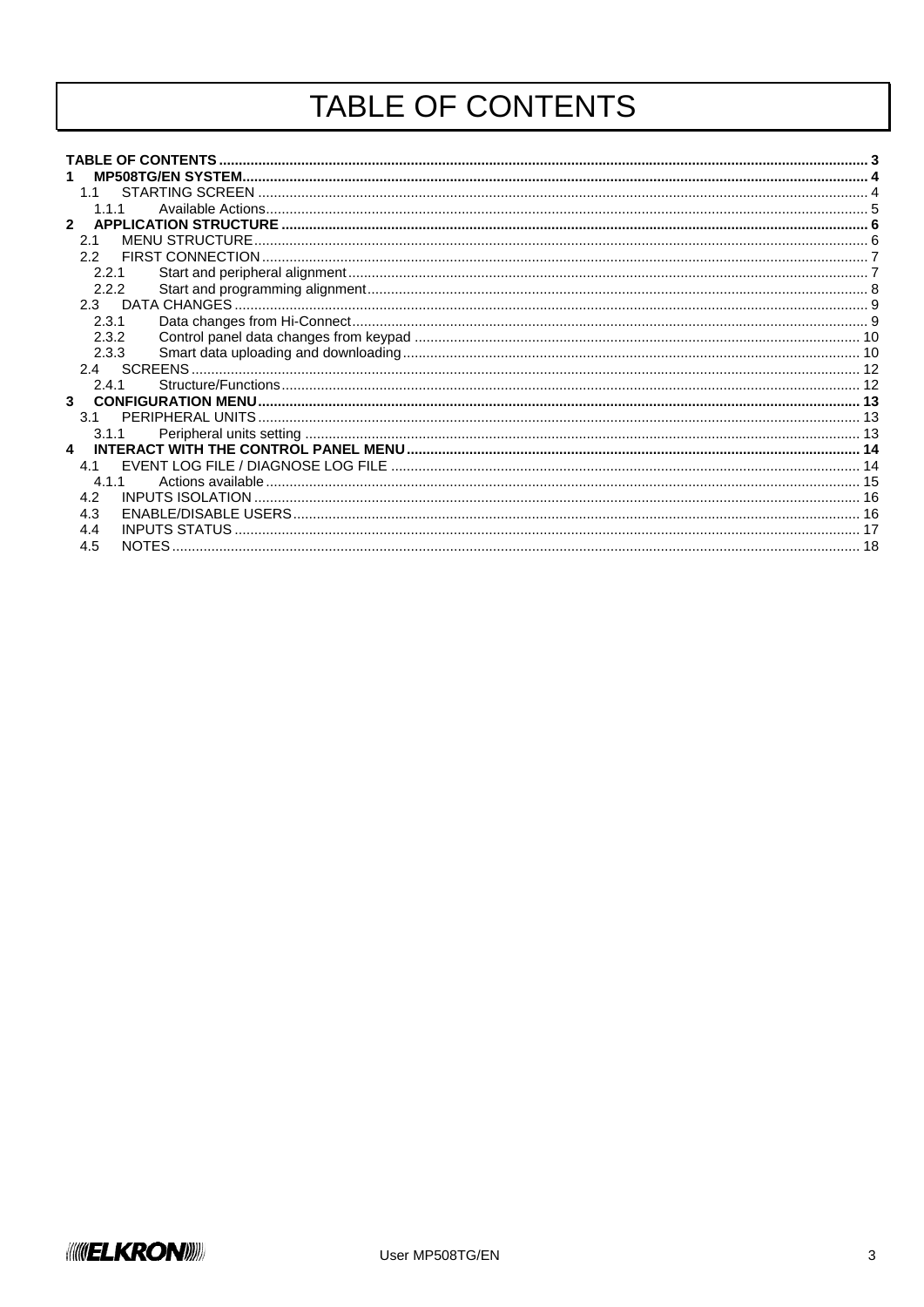### **1 MP508TG/EN SYSTEM**

#### **1.1 STARTING SCREEN**

After accessing the Control panel management, the screen appearing will have the same structure as the one below:

| MP508EN > = 6.0 - MP508EN v6.00 [v.xx.xx]                                                                                                                                                                                                                                                                                                                                                                                                                                                                                                                                     |                         |                        |                                         | $\mathbf{x}$ |
|-------------------------------------------------------------------------------------------------------------------------------------------------------------------------------------------------------------------------------------------------------------------------------------------------------------------------------------------------------------------------------------------------------------------------------------------------------------------------------------------------------------------------------------------------------------------------------|-------------------------|------------------------|-----------------------------------------|--------------|
|                                                                                                                                                                                                                                                                                                                                                                                                                                                                                                                                                                               | E<br>SR                 | No selected connection | Mario Rossi<br>MP508EN v6.00 (50850806) | 0            |
| ₽∙<br>Configuration<br><sub>ารอ</sub> ื่อ Peripheral units(0)<br><b>OF Programming</b><br><b>E</b> Block A<br><b>R</b> Partitions<br>∙ <mark>⊜</mark> Users<br>Parameters-Enablings<br><b>DIE Block B</b><br>Inputs<br>And Inputs<br>√ <sup>[</sup> Outputs<br><b>Seypads</b><br><b>Digital</b> Telephone Trx<br>Telephone numbers<br>Telephone parameters<br>由图 C200b protocol<br>由 Time Programmer<br>Interact with control unit<br>e.<br>Event log file<br>·圖 Diagnose log file<br>Inputs Isolation<br>Enable/disable Users<br>$-\bigcirc$<br>Input status<br>$\mathbf{2}$ |                         |                        |                                         |              |
| Last operations<br>Complete load<br>Complete download<br>Alarm received                                                                                                                                                                                                                                                                                                                                                                                                                                                                                                       | Control panel disconned |                        |                                         | $\therefore$ |

The top panel **(1)** is specific for connection management and for some information about the control panel. The left panel **(2)** contains the function selection menu and the dates of some important operations carried out with the control panel. On the lower status bar **(3)**, it is possible to read the information about the connection state, the data exchange with the control panel and the interactions with the files.

On the left panel, there is also a button  $\Box$  on the right of the menu that allows hiding the area so as to display completely the programming pages.

ä,

The panel can be displayed again clicking on the button .

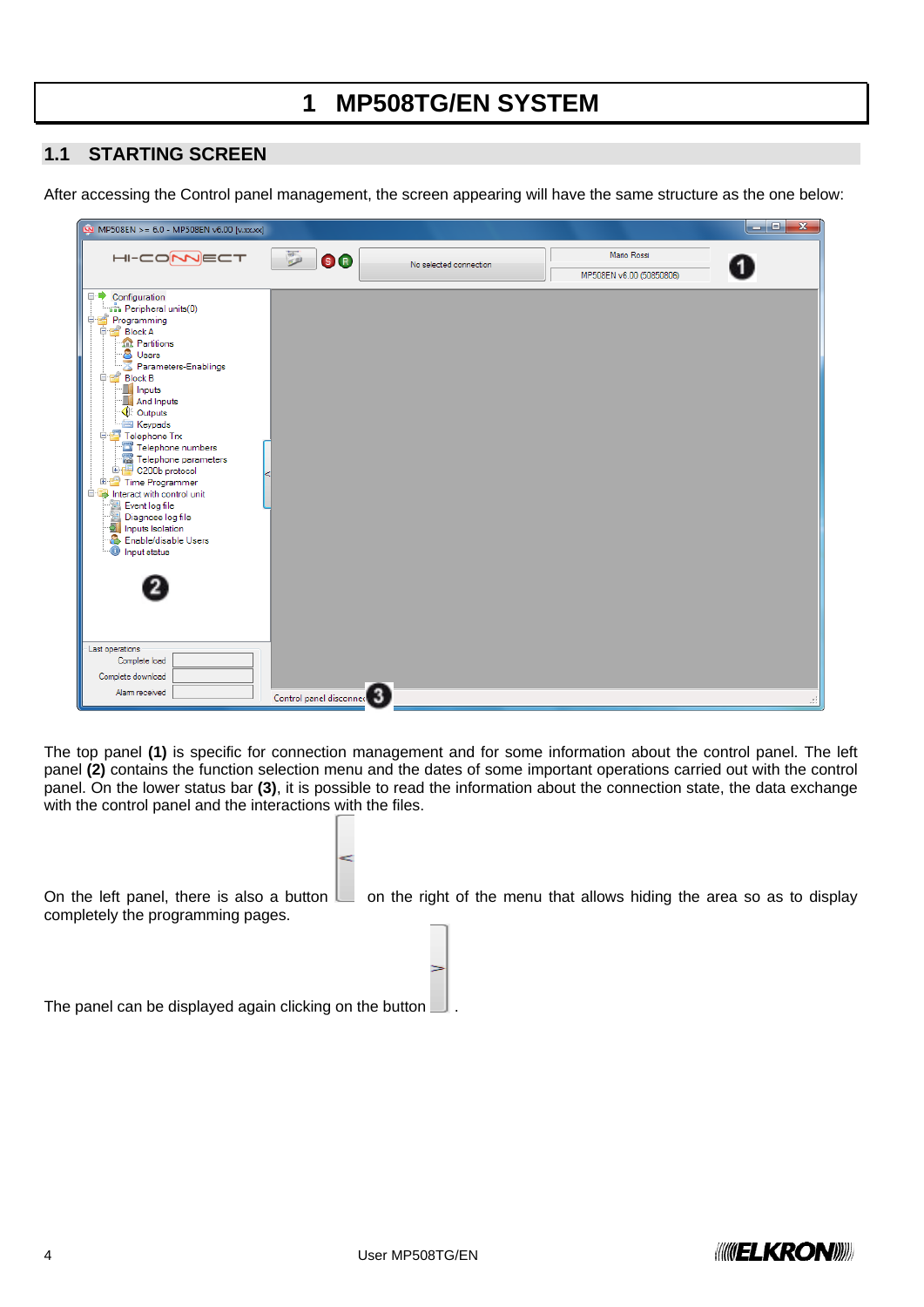#### **1.1.1 Available Actions**

In this screen it is possible to:

• connect with the control panel. during the connection phase, cancel the connection in progress.  $\mathbb{R}^{\mathbb{Z}^{\mathbb{Z}}}$  end the connection in progress. No selected connection

• choose the control panel connection mode. A window will appears

containing the possible modes.

| Available connections |                                         |
|-----------------------|-----------------------------------------|
|                       | COM3                                    |
| COM1                  | COM1 (ELKRON BOTTICELLI) - Manual input |

By selecting one, the window closes and the button shows the summary of the connection selected. For example

COM1 (ELKRON BOTTICELLI) - Manual input

- $\bullet$  enabled if the control panel is connected, uploads the configuration.
- $\bullet$  enabled if the control panel is connected, downloads the configuration saved in the database of the current screen. The system status is checked before carrying out the operation and only if the system is completely disarmed, the download will be completed.

In all the configuration screens, the actions available are:

- **FFE** saves the configuration of the current screen.
	- prints the configuration of the current screen. In the "Peripheral" screen, prints the configuration of the entire system.

**Notes:** the functions **"Load data from control panel"** and "**Download programming into Control panel"**, are not available in the following screens:

- Inputs, And Inputs, Outputs and Keypads (it is possible to upload or download the data by selecting the "Block B" node*).*
- Event codes and Input codes (it is possible to upload or download the data by selecting the *C200b* Protocol node)
- T.P. parameters and T.P. controls (it is possible to upload or download the data by selecting the *Time Programmer* node*).*
- Event log, Diagnose log, Inputs Isolation, Enable/Disable Users and Input status (only data loading is possible).

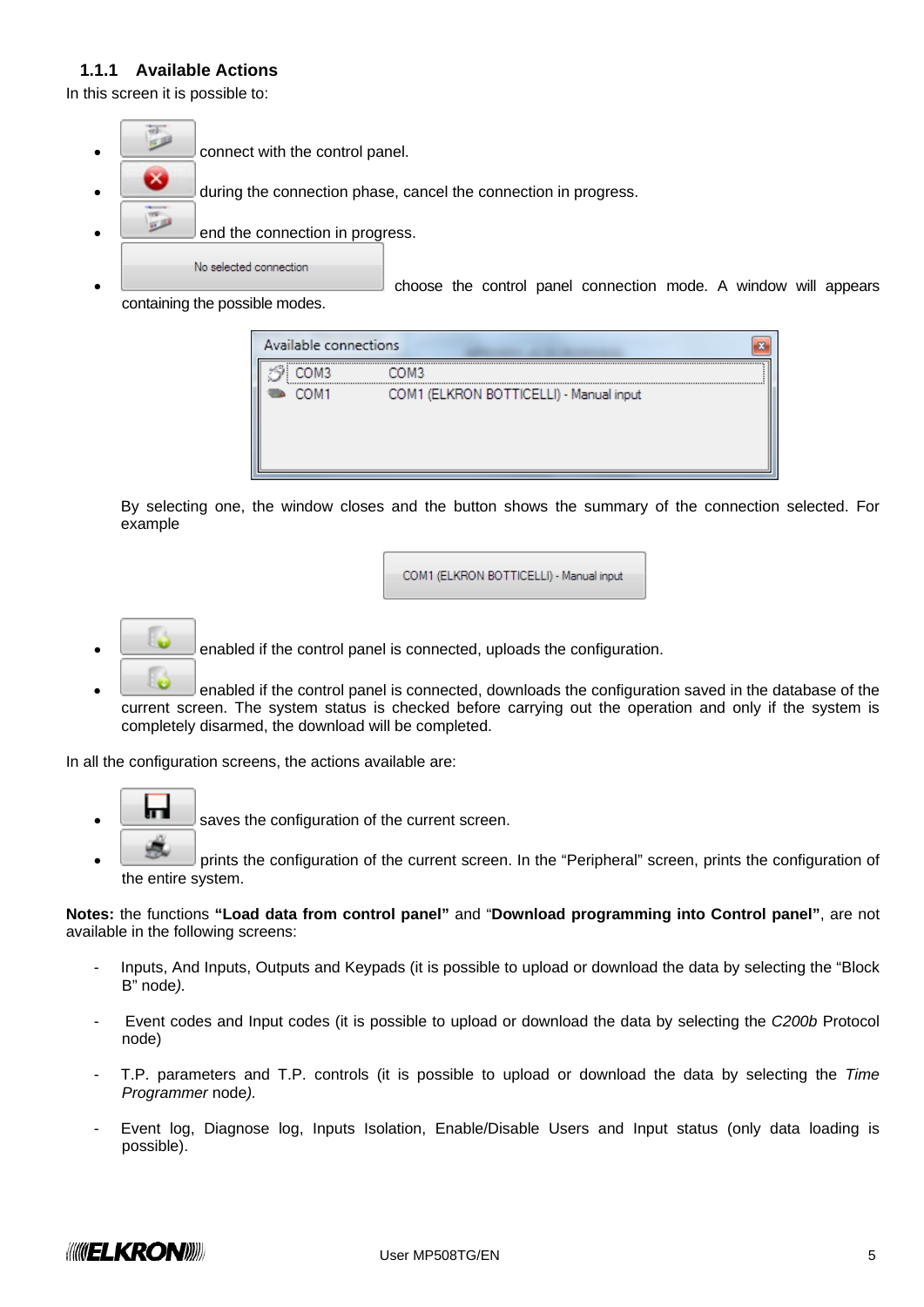#### **2.1 MENU STRUCTURE**

The menu has the following structure and is divided into nodes and subnodes to facilitate understanding. Each node includes screens for the control panel programming. Each node and screen is represented by an icon.



The green arrow "<sup>\*</sup> " means that the node has been selected.

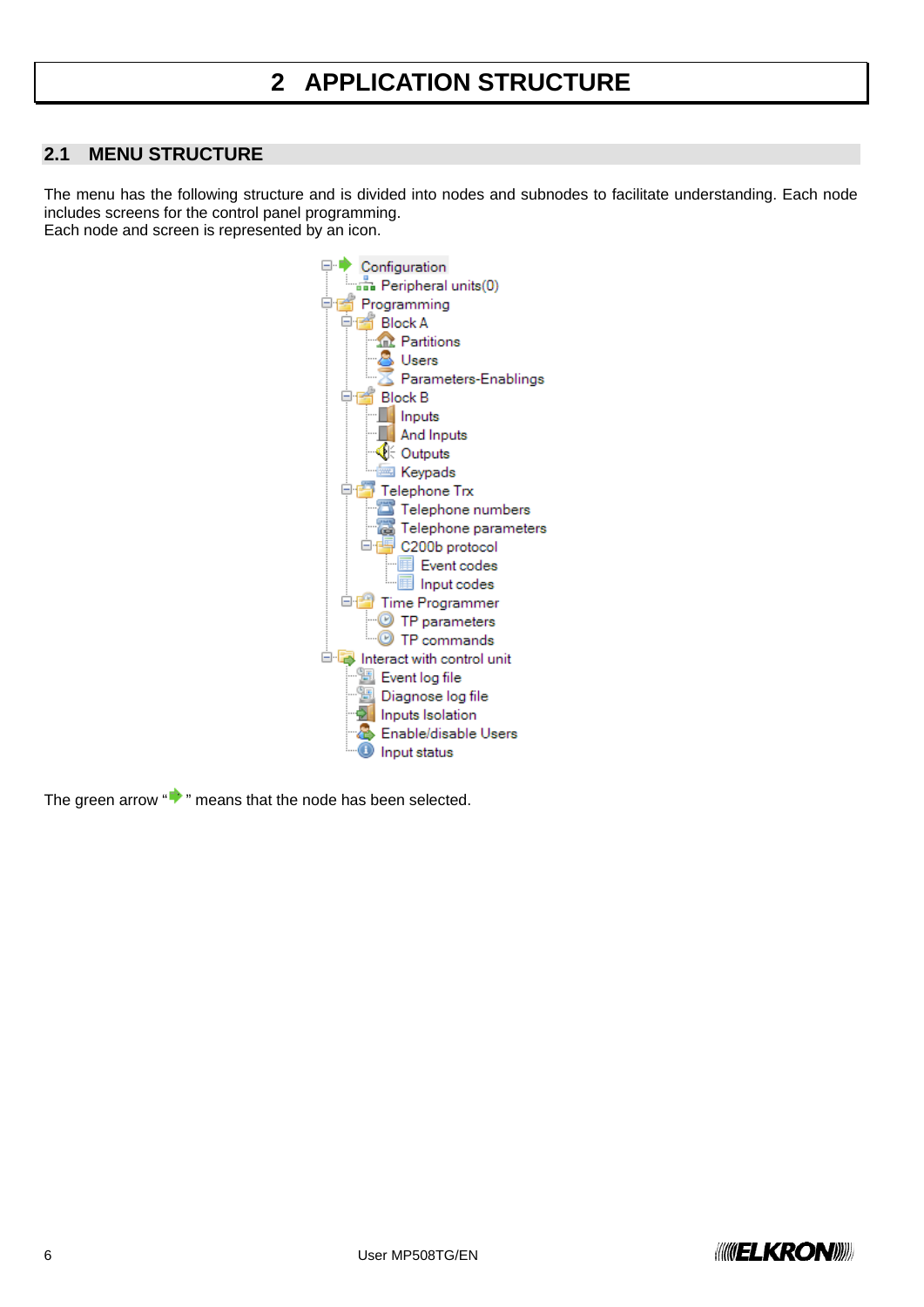#### **2.2 FIRST CONNECTION**

#### **2.2.1 Start and peripheral alignment**

At the first connection the program shows the screen "Peripheral Units" that asks for the alignment of the system configuration with the software configuration.

Answering "Yes" the configuration is aligned and it is possible to continue with the programming.

Answering "No" the connection is interrupted because no operation is possible with an hardware misalignment. It is also possible the manual selection of the peripherals before the connection (see § 3.1.1). This operation is useful for an offline configuration.

| MP508EN > = $6.0 - MP508EN v6.00 [v.xx.xx]$                                                                                                                                                                                                                                                                                                                                                                                                                                                                                                                                                                   |                                                                                                                                                                                      |                                                                         |                                |                                         |           | - 0                                                     | $\Sigma$        |
|---------------------------------------------------------------------------------------------------------------------------------------------------------------------------------------------------------------------------------------------------------------------------------------------------------------------------------------------------------------------------------------------------------------------------------------------------------------------------------------------------------------------------------------------------------------------------------------------------------------|--------------------------------------------------------------------------------------------------------------------------------------------------------------------------------------|-------------------------------------------------------------------------|--------------------------------|-----------------------------------------|-----------|---------------------------------------------------------|-----------------|
| $H - CO$ $N$ $CCT$                                                                                                                                                                                                                                                                                                                                                                                                                                                                                                                                                                                            | $\overline{\mathbb{R}}$<br>$\bullet$<br>COM3                                                                                                                                         |                                                                         |                                | Mario Rossi<br>MP508EN v6.00 (50850806) |           |                                                         |                 |
| Configuration<br>Peripheral units(0)<br>Programming<br><b>Block A</b><br><b>Int</b> Partitions<br>⊪& Users<br>Parameters-Enablings<br><b>DIE Block B</b><br>$\blacksquare$ Inputs<br>And Inputs<br>Cutputs<br>Keypads<br>Fig. Telephone Trx<br>Telephone numbers<br>Telephone parameters<br>白一 C200b protocol<br><b>Event codes</b><br>Input codes<br><b>E-F</b> Time Programmer<br>$\blacksquare$ TP parameters<br>$\oplus$ TP commands<br>Interact with control unit<br>Event log file<br>Diagnose log file<br>Inputs Isolation<br>Enable/disable Users<br>Input status<br>Last operations<br>Complete load | Peripheral units<br><b>Expansions</b><br>N Hi-Connect<br><b>MP508</b><br>SW <sub>v</sub><br>$\mathbf{1}$<br>2<br>3<br>4<br>Re-align configuration?<br>5<br>6<br>$\overline{7}$<br>Sì | $\mathbf{1}$<br>X<br>$\overline{2}$<br>3<br>4<br>5<br>6<br>7<br>No<br>8 | <b>Keypads</b><br>N Hi-Connect | <b>MP508</b><br>X                       | Service   | $\Box$<br>$\qquad \qquad \Box$<br>Š.<br>SW <sub>v</sub> | $\Sigma$        |
| Complete download                                                                                                                                                                                                                                                                                                                                                                                                                                                                                                                                                                                             | Latest updates<br>Load:<br>---                                                                                                                                                       | Download:                                                               | <b></b>                        |                                         | Modified: | $-$                                                     |                 |
| Alarm received                                                                                                                                                                                                                                                                                                                                                                                                                                                                                                                                                                                                | Control panel connected.                                                                                                                                                             |                                                                         |                                |                                         |           |                                                         | $\ddot{\cdots}$ |

This check is performed at every connection to the control panel. In case of aligned configuration the message will not be displayed.

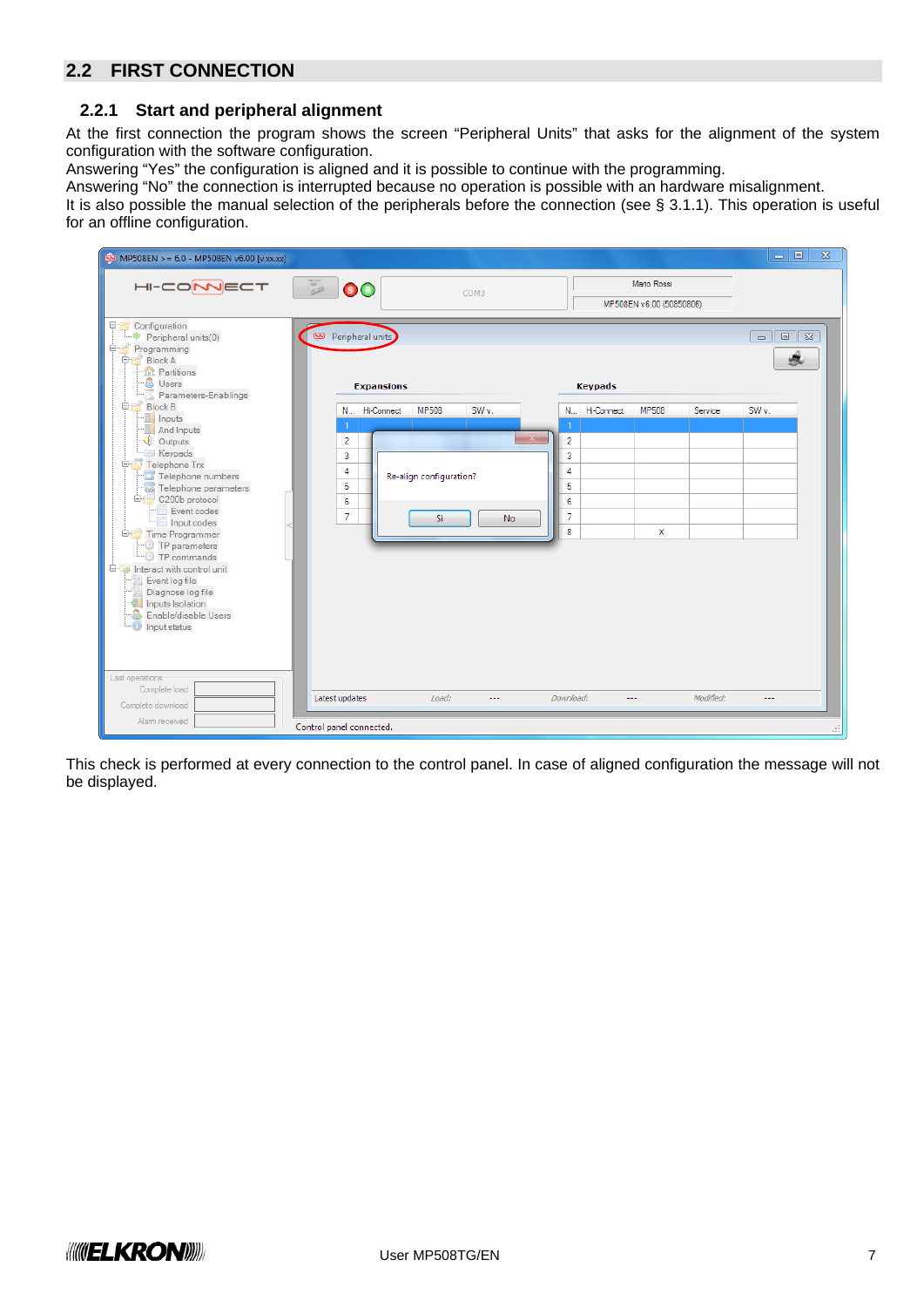#### **2.2.2 Start and programming alignment**

At the end of the hardware alignment, a window asking for the software alignment from control panel to PC shows up. It is also possible to proceed in the opposite direction (PC – control panel) continuing without aligning data and by clicking on the download button (see § 2.1.5). This operation is useful for an offline configuration.



The programming misalignment information is provided by displaying a warning icon next to each programming block  $\triangle$ .



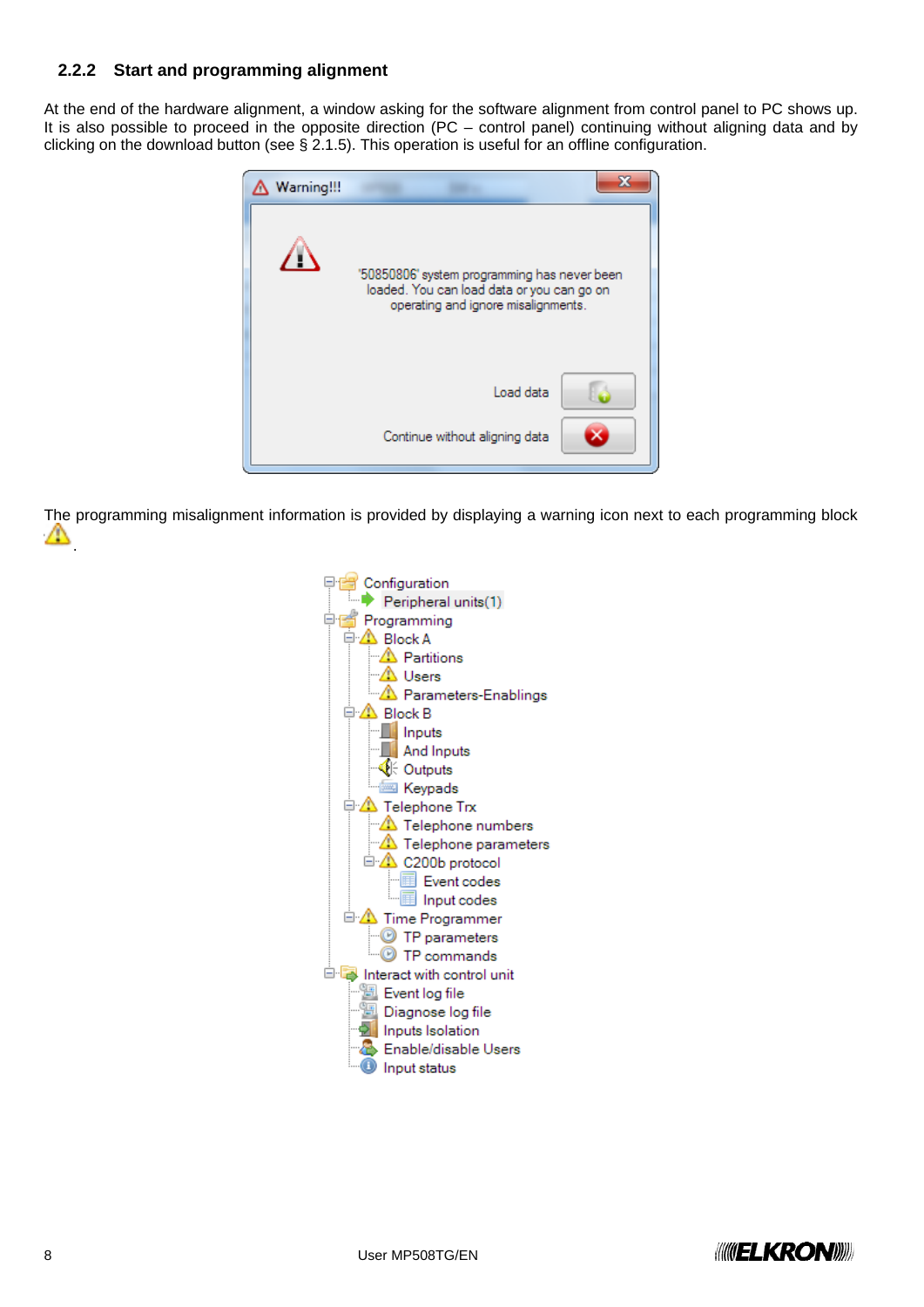If there are programming differences between the control panel and the software another window is displayed with a message asking for the data loading. This window is always displayed when the warning icons are shown.



When the button is selected, the Hi – Connect data will be configured with those of the control panel; the warning icons next to the menu nodes will disappear enabling the control panel programming. By selecting button the configuration will remain misaligned.

#### **2.3 DATA CHANGES**

#### **2.3.1 Data changes from Hi-Connect**

The data changes from Hi-Connect are reported on the menu with the bold character. Just the nodes and the subnodes involved in the change are showed with the different character.



To confirm the data change in the control panel, press the button **"Download programming into control panel"**

. The downloaded data depends on the selection in the menu:

- Node "Programming" selected, all the changes are sent to the control panel;
- Modified node selected, only the changes in the sub-nodes are sent to the control panel;
- Modified sub-node selected, only the changes in the sub-node are sent to the control panel;

If you want to return to the control panel configuration it is possible to load data. By doing so the performed changes will be lost.



ಀ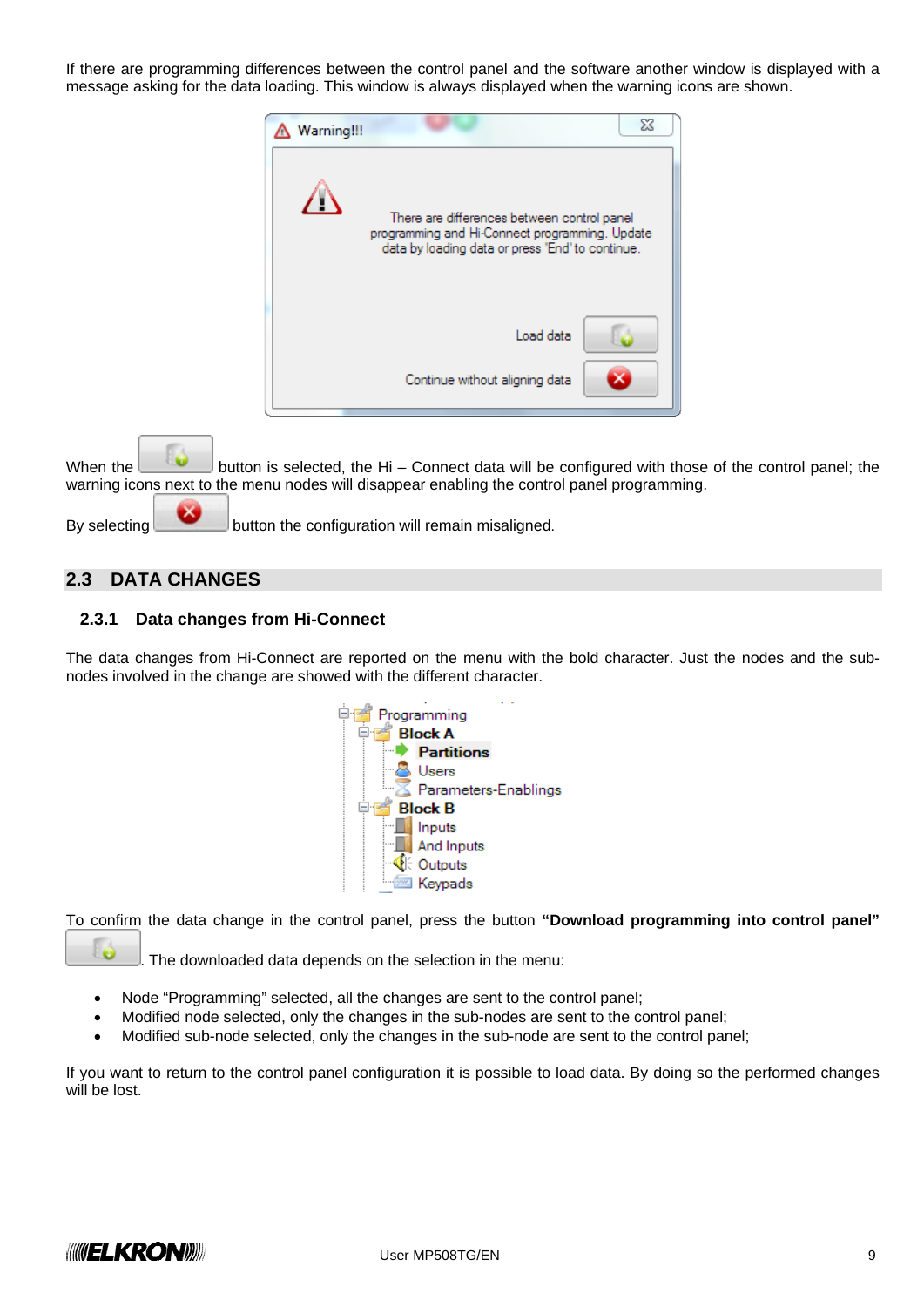#### **2.3.2 Control panel data changes from keypad**

When changes are made to the control panel data directly from the keypad and not from Hi - Connect, at the subsequent connection the menu will display the warning icon  $\mathbb{R}$  next to all the changed nodes.



To update the data with the changes made select the button **"Load programming from control panel"** ". The uploaded data depends on the selection in the menu:



- Node "Programming" selected, all the changes are uploaded from the control panel;
- Modified node selected, only the changes in the sub-nodes are uploaded from the control panel;
- Modified sub-node selected, only the changes in the sub-node are uploaded from the control panel;

#### **2.3.3 Smart data uploading and downloading**

The total uploading and downloading (uploading and downloading with the "Programming" node selected) does not imply the transfer of the whole programming, but only that of the nodes and sub-nodes actually misaligned between the control panel and the software. Anyway it is possible to force the total data uploading and downloading without considering the actual differences. The forced load is possible also for the single nodes or sub-nodes.

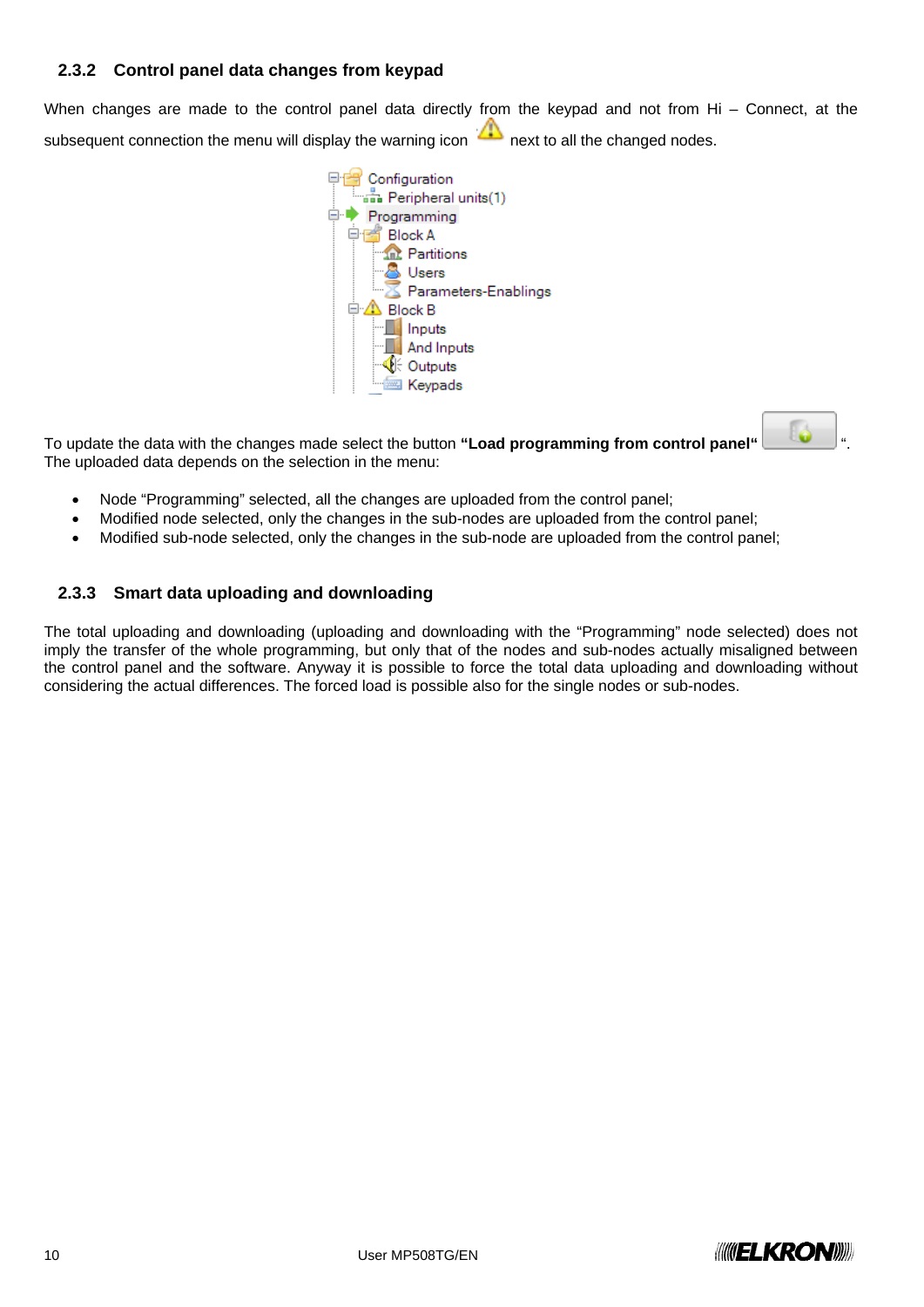In the following images the windows showing the different possibilities.





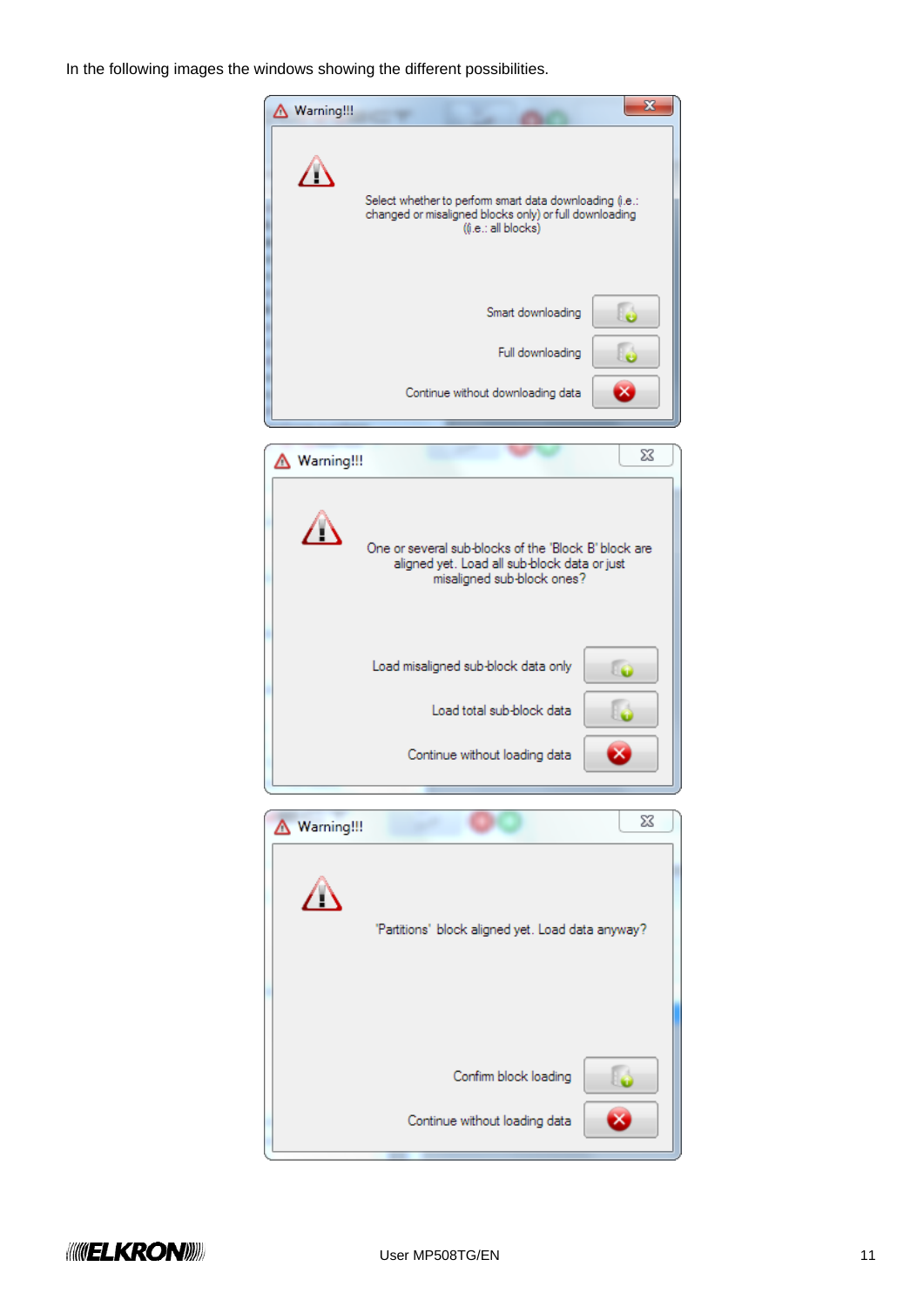#### **2.4 SCREENS**

#### **2.4.1 Structure/Functions**

The screens for the control panel programming consists of three sections.

• **Section 1:** at the top; includes the title and two buttons to save the mask data and print the mask.

#### **Output details**



• **Section 2:** in the central part; consists in two tables, one containing the data of the selected screen (which cannot be edited by the user) and another containing the data of the selected line on the main table for the changes. Certain masks feature filters on data displayed and to be set, to facilitate the use of the mask for control panel configuration.

| No. | Physic Name |              | Output type | Customize output | Assigned partitions |
|-----|-------------|--------------|-------------|------------------|---------------------|
| -1  | UC.U1       | <b>STATE</b> | N.H.        | <b>Burglar</b>   | System              |
| 2   | UC.U2       | $\cdots$     | N.H.        | Tampering        | System              |
| 3   | UC.U3       | $\cdots$     | N.H.        | And TC           | System              |
| 4   | UC.U4       | $\cdots$     | N.H.        | Or TC            | System              |
| 5   | UC.U5       | $\cdots$     | N.H.        | Tel, fault       | System              |
| 6   | UC.U6       | $\cdots$     | N.H.        | Pre-alarm        | System              |
| No. | Physic.     | Name         | Output type | Customize output | S1                  |
|     | UC.U1       | $\cdots$     | N.H.        | Burglar<br>▼     | ∣⊽                  |

• **Section 3:** at the bottom; includes a bar with the date/time information on the last data uploading, downloading and change updates of the selected line in the main table.

| Latest updates | Load: 14:47:23 22/03/2011 | Download: | $\cdots$ | Modified: | $- - -$ |  |
|----------------|---------------------------|-----------|----------|-----------|---------|--|
|                |                           |           |          |           |         |  |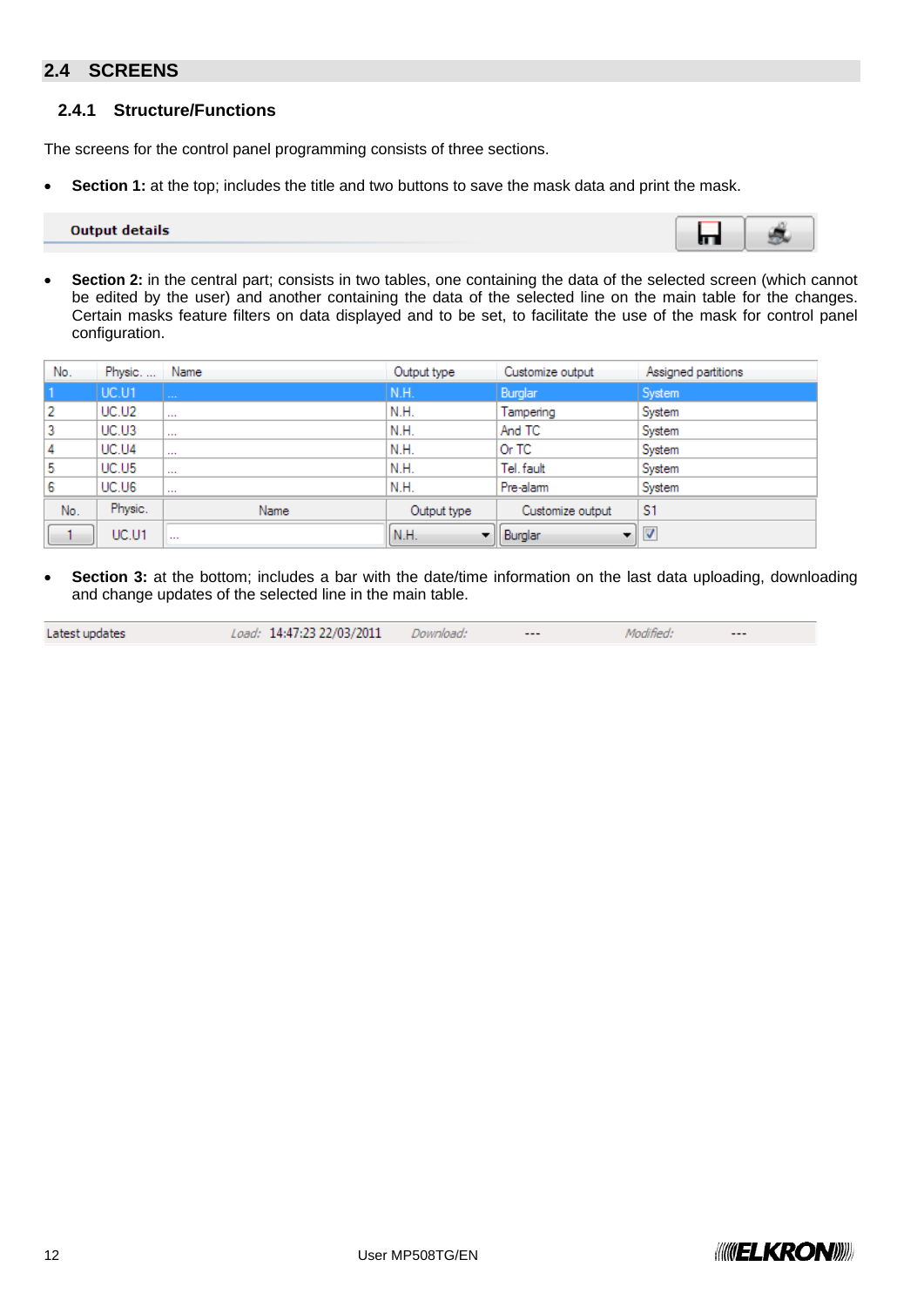# **3 CONFIGURATION MENU**

#### **3.1 PERIPHERAL UNITS**

| MP508EN > = $6.0 - MP508EN v6.00 [v.F2.10]$                                                                                                                                                      |                                                                  |                                 |                               |                                         | a e l<br>$\overline{\mathbf{x}}$                                                                                                                                                                                                                                                                                                                                                                                                                                             |
|--------------------------------------------------------------------------------------------------------------------------------------------------------------------------------------------------|------------------------------------------------------------------|---------------------------------|-------------------------------|-----------------------------------------|------------------------------------------------------------------------------------------------------------------------------------------------------------------------------------------------------------------------------------------------------------------------------------------------------------------------------------------------------------------------------------------------------------------------------------------------------------------------------|
| $H = CO$ $N$ $C = T$                                                                                                                                                                             | 画<br>SR                                                          | COM3                            |                               | Mario Rossi<br>MP508EN v6.00 (50850806) |                                                                                                                                                                                                                                                                                                                                                                                                                                                                              |
| Configuration<br>Peripheral units(1)<br><b>Die Programming</b><br><b>E</b> Block A<br><b>Int</b> Partitions<br><b>A</b> Users<br>Parameters-Enablings                                            | Peripheral units<br>$\overline{\mathbf{N}}$<br><b>Expansions</b> |                                 | <b>Keypads</b>                |                                         | $\begin{array}{c c c c c} \hline \multicolumn{1}{c }{\textbf{}} & \multicolumn{1}{c }{\textbf{}} & \multicolumn{1}{c }{\textbf{}} & \multicolumn{1}{c }{\textbf{}} & \multicolumn{1}{c }{\textbf{}} & \multicolumn{1}{c }{\textbf{}} & \multicolumn{1}{c }{\textbf{}} & \multicolumn{1}{c }{\textbf{}} & \multicolumn{1}{c }{\textbf{}} & \multicolumn{1}{c }{\textbf{}} & \multicolumn{1}{c }{\textbf{}} & \multicolumn{1}{c }{\textbf{}} & \multicolumn{1}{c }{$<br>ä<br>ш |
| <b>E</b> Block B                                                                                                                                                                                 | N., Hi-Connect                                                   | <b>MP508</b><br>SW <sub>v</sub> | N Hi-Connect                  | <b>MP508</b><br>Service                 | SW <sub>v</sub>                                                                                                                                                                                                                                                                                                                                                                                                                                                              |
| Inputs<br>And Inputs                                                                                                                                                                             | П                                                                |                                 | $\blacksquare$                | E                                       |                                                                                                                                                                                                                                                                                                                                                                                                                                                                              |
| √ Outputs                                                                                                                                                                                        | $\Box$<br>$\overline{2}$                                         |                                 | $\Box$<br>$\overline{2}$      | $\Box$                                  |                                                                                                                                                                                                                                                                                                                                                                                                                                                                              |
| <b>Keypads</b>                                                                                                                                                                                   | $\Box$<br>3                                                      |                                 | $\overline{\phantom{a}}$<br>3 | $\Box$                                  |                                                                                                                                                                                                                                                                                                                                                                                                                                                                              |
| <b>E</b> Telephone Trx<br>Telephone numbers                                                                                                                                                      | $\overline{\phantom{a}}$<br>4                                    |                                 | $\overline{\phantom{a}}$<br>4 | $\Box$                                  |                                                                                                                                                                                                                                                                                                                                                                                                                                                                              |
| Telephone parameters                                                                                                                                                                             | $\overline{\phantom{a}}$<br>5                                    |                                 | $\Box$<br>5                   | $\Box$                                  |                                                                                                                                                                                                                                                                                                                                                                                                                                                                              |
| 白图 C200b protocol                                                                                                                                                                                | $\overline{\phantom{a}}$<br>6                                    |                                 | $\overline{\phantom{a}}$<br>6 | $\overline{\phantom{a}}$                |                                                                                                                                                                                                                                                                                                                                                                                                                                                                              |
| ⊪ Event codes<br>·圃 Input codes                                                                                                                                                                  | $\overline{\phantom{a}}$<br>$\overline{7}$                       |                                 | $\Box$<br>$\overline{7}$      | $\blacksquare$                          |                                                                                                                                                                                                                                                                                                                                                                                                                                                                              |
| <b>E-F</b> Time Programmer                                                                                                                                                                       |                                                                  |                                 | V<br>8                        | V<br>X                                  | v.06.00                                                                                                                                                                                                                                                                                                                                                                                                                                                                      |
| •© TP parameters<br><b>O</b> TP commands<br>Interact with control unit<br>Event log file<br>Diagnose log file<br>Inputs Isolation<br>· <mark>A</mark> Enable/disable Users<br>·O<br>Input status |                                                                  |                                 |                               |                                         |                                                                                                                                                                                                                                                                                                                                                                                                                                                                              |
| Last operations                                                                                                                                                                                  |                                                                  |                                 |                               |                                         |                                                                                                                                                                                                                                                                                                                                                                                                                                                                              |
| Complete load                                                                                                                                                                                    | Latest updates                                                   | Load: 14:37:55 22/03/2011       | Download:                     | Modified:<br><u>.</u>                   |                                                                                                                                                                                                                                                                                                                                                                                                                                                                              |
| Complete download                                                                                                                                                                                |                                                                  |                                 |                               |                                         |                                                                                                                                                                                                                                                                                                                                                                                                                                                                              |
| Alarm received                                                                                                                                                                                   | Control panel disconnected.                                      |                                 |                               |                                         | $\therefore$                                                                                                                                                                                                                                                                                                                                                                                                                                                                 |

This window displays all the Expansions and Keypads of the system.

#### **3.1.1 Peripheral units setting**

It is possible to configure the number and type of present peripheral units through some ticking off fields. The peripheral unit address (column No.) must correspond to that assigned by the control panel during acquisition. For the keypads tick off the field in the "Service" column if it is a service keypad (only KP no. 8 can be Service).

Warning: The peripheral units configuration is allowed only when the control panel is disconnected.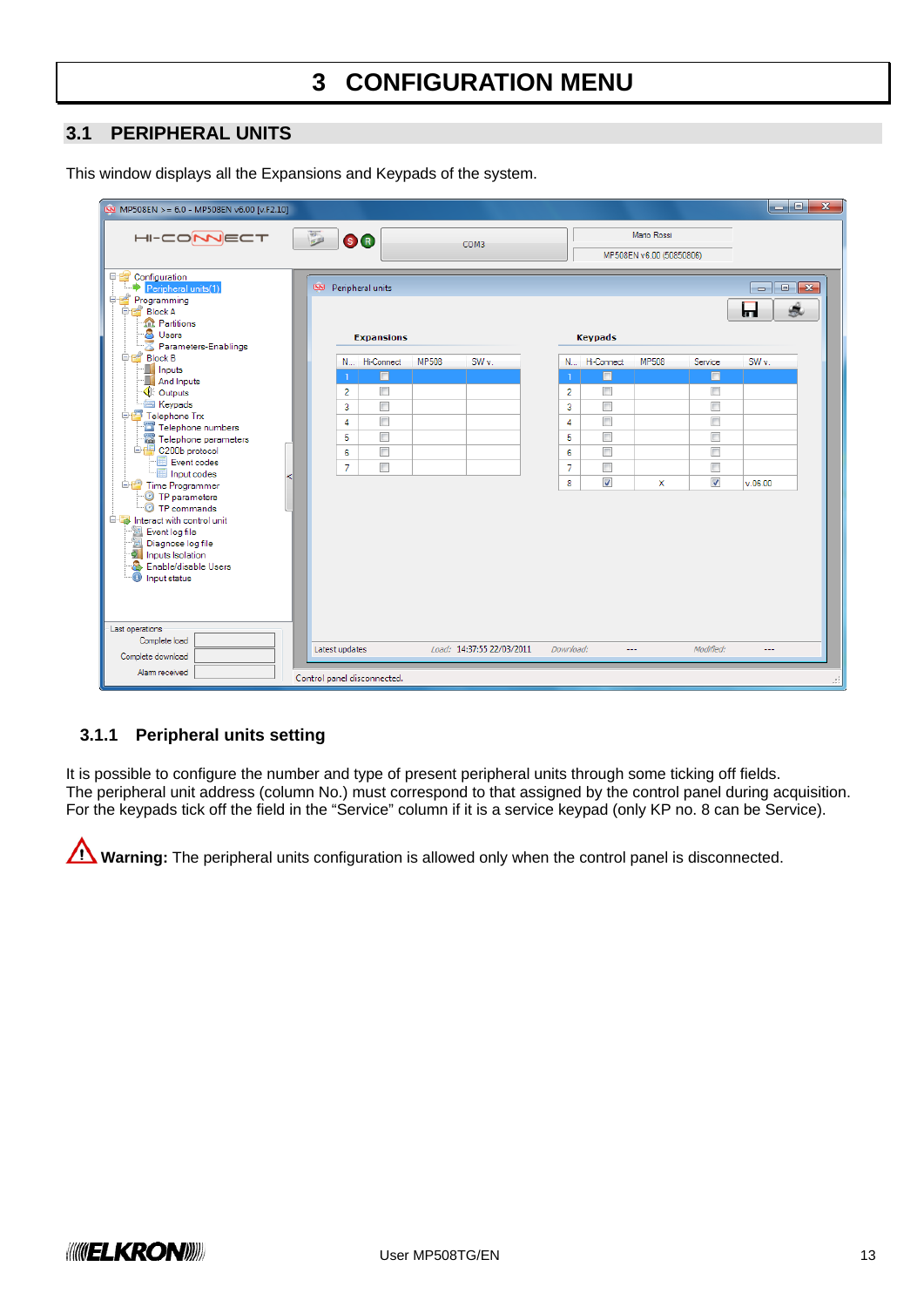# **4 INTERACT WITH THE CONTROL PANEL MENU**

#### **4.1 EVENT LOG FILE / DIAGNOSE LOG FILE**

This screen shows the details of all the events stored in the control panel log.

| MP508EN > = 6.0 - MP508EN v6.00 [v.F2.10]                        |                                    |              |                                         |                      |  |  |  |
|------------------------------------------------------------------|------------------------------------|--------------|-----------------------------------------|----------------------|--|--|--|
| 画<br>$H1-CONW\in\mathbb{C}$                                      | SR                                 | COM3         | Mario Rossi<br>MP508EN v6.00 (50850806) | w                    |  |  |  |
| $\boxed{\text{NN}}$<br>Diagnose log file                         |                                    |              |                                         | $\Box$ $\Box$ $\Box$ |  |  |  |
| <b>Diagnose log file</b>                                         |                                    |              | Š.<br>х                                 | 匱<br>良               |  |  |  |
| Filters ON                                                       |                                    |              |                                         |                      |  |  |  |
| Event filter<br>Beginning date/time filter<br>Disamed<br>Disamed | Ending date/time filter<br>Disamed |              |                                         | ∌                    |  |  |  |
|                                                                  |                                    |              |                                         |                      |  |  |  |
| $\blacktriangledown$ Event type and phase<br>Event date/time     | Origin                             |              | Event info                              | Reception date/time  |  |  |  |
|                                                                  |                                    |              |                                         |                      |  |  |  |
| ╙                                                                |                                    |              |                                         |                      |  |  |  |
|                                                                  |                                    |              |                                         |                      |  |  |  |
| ⊩                                                                |                                    |              |                                         |                      |  |  |  |
|                                                                  |                                    |              |                                         |                      |  |  |  |
|                                                                  |                                    |              |                                         |                      |  |  |  |
|                                                                  |                                    |              |                                         |                      |  |  |  |
|                                                                  |                                    |              |                                         |                      |  |  |  |
|                                                                  |                                    |              |                                         |                      |  |  |  |
|                                                                  |                                    |              |                                         |                      |  |  |  |
|                                                                  |                                    |              |                                         |                      |  |  |  |
| Latest updates                                                   |                                    | Load:<br>--- | Modified:<br>Download:<br>$-$           | <b></b>              |  |  |  |
|                                                                  |                                    |              |                                         |                      |  |  |  |
| Control panel disconnected.                                      |                                    |              |                                         | $\cdot$              |  |  |  |

It is possible to use a filter to optimize the search and display of the events; by clicking the "**Change Filter"** button a window with the parameters is shown.



 $\Rightarrow$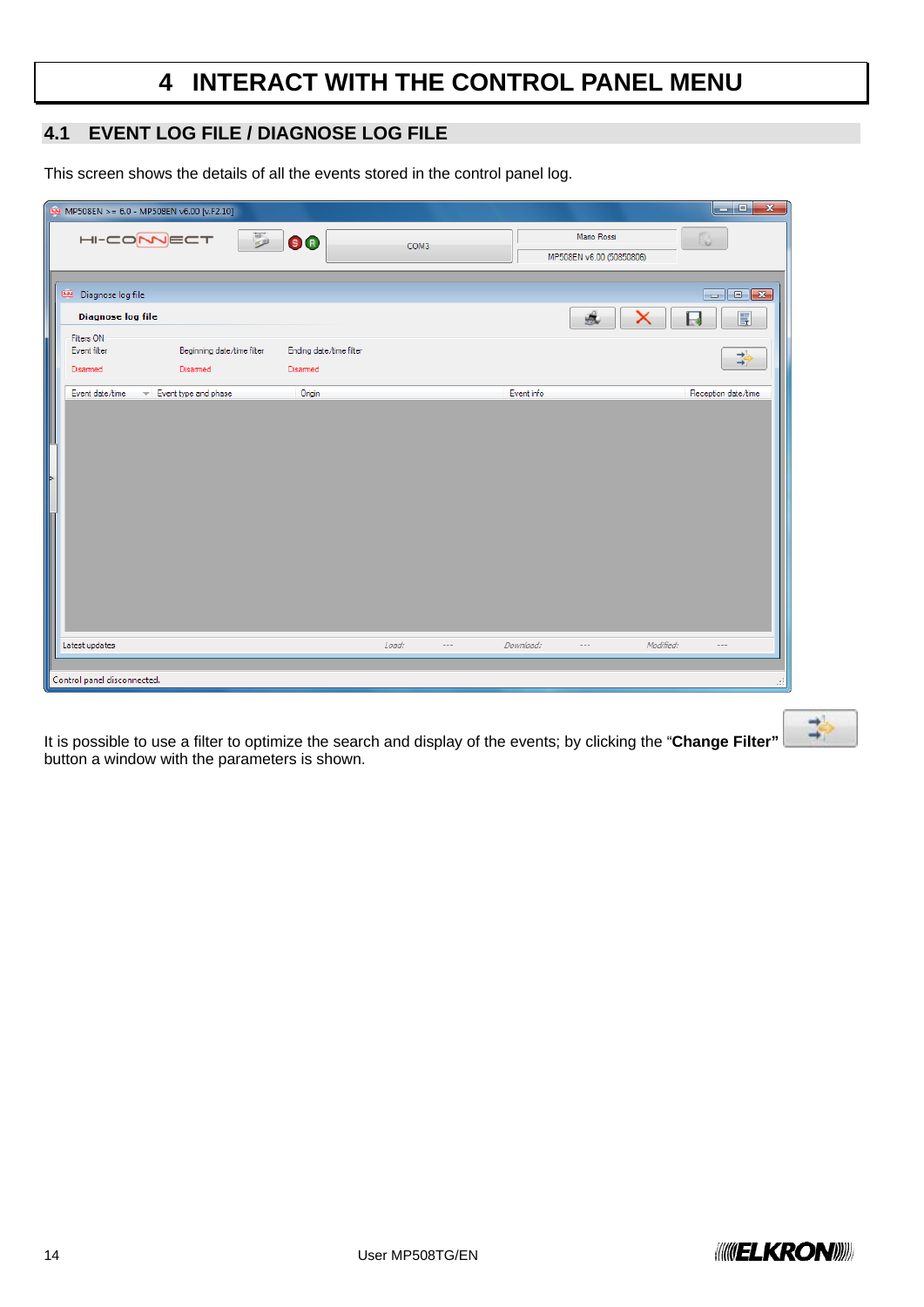| Set display filter         | $\mathbf{x}$                                                                                                                                                                        |
|----------------------------|-------------------------------------------------------------------------------------------------------------------------------------------------------------------------------------|
|                            | "Set display filters by selecting the required criteria. For complete display unselect all<br>""group"" boxes. To reset filter press 'Reset'. Select 'Ok' or 'Cancel' to continue." |
| Event type filter          |                                                                                                                                                                                     |
| Burglar alarm              | Inputs Exclusion / Inclusion                                                                                                                                                        |
| Pre-alarm                  | Tampering                                                                                                                                                                           |
| Technological alam Type 1  | Mains power                                                                                                                                                                         |
| Technological alam Type 2  | Low battery                                                                                                                                                                         |
| Technological alam Type 3  | System fault                                                                                                                                                                        |
| Partit./System arm/disarm  | False Code                                                                                                                                                                          |
| Maintenance                |                                                                                                                                                                                     |
| Beginning date/time filter | $\frac{\triangle}{\mathbf{v}}$<br>$\frac{1}{\sqrt{2}}$ 0<br>0<br>martedì 22<br>2011<br>⊞∽<br>marzo                                                                                  |
|                            |                                                                                                                                                                                     |
| Ending date/time filter    | $\frac{\triangle}{\mathbf{v}}$<br>$\frac{\triangle}{\tau}$<br>martedì 22 marzo<br>2011<br>0<br>0<br>⊞∽                                                                              |
|                            | Reset filter                                                                                                                                                                        |
|                            | Confirm set filter                                                                                                                                                                  |
|                            | Cancel                                                                                                                                                                              |

With this window it is possible to filter the events according to the type of events, beginning or ending date/time.

To confirm the filter changes select the **button**. To reset all the filter values select the **button**. To close the mask select the  $\bigotimes$  button.

#### **4.1.1 Actions available**

- print the list of events displayed
	- delete the list of events selected
- export to file the list of events displayed
- $\left| \begin{array}{c} \hline \ \hline \ \hline \ \hline \ \end{array} \right|$  select all the elements displayed

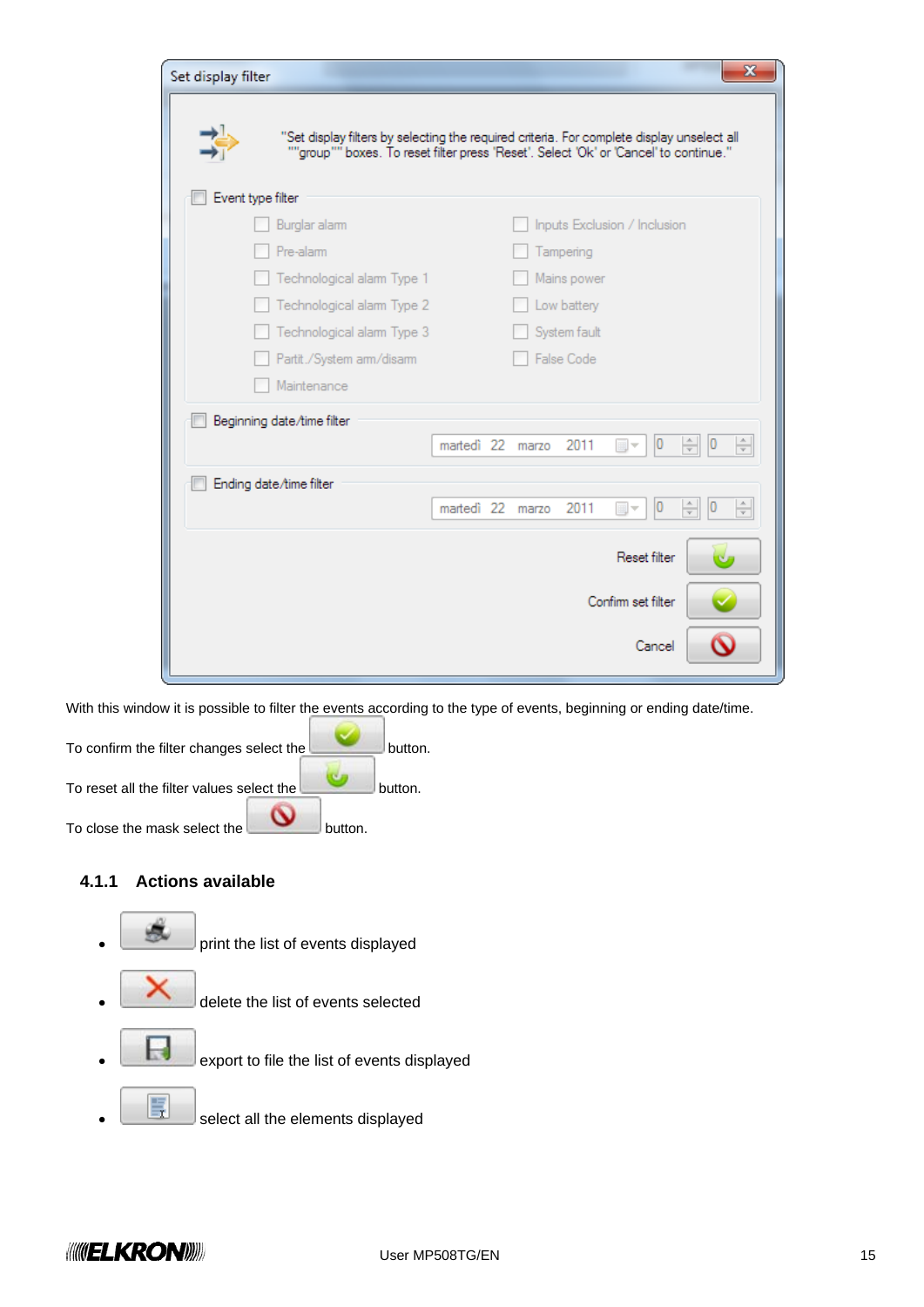#### **4.2 INPUTS ISOLATION**

This screen displays a table where it is possible to isolate or not the configured inputs through the "Isolated" column.

| MP508EN > = 6.0 - MP508EN v6.00 [v.F2.10]                                                                                                                                                                                                                                                                                                                                                                                                                                                                                                                                                                                                                                           |                          |                                                     |                                                                                                                                      |                                      |                                                                                                                                                                  | $\mathbf{x}$<br>ا کار د |
|-------------------------------------------------------------------------------------------------------------------------------------------------------------------------------------------------------------------------------------------------------------------------------------------------------------------------------------------------------------------------------------------------------------------------------------------------------------------------------------------------------------------------------------------------------------------------------------------------------------------------------------------------------------------------------------|--------------------------|-----------------------------------------------------|--------------------------------------------------------------------------------------------------------------------------------------|--------------------------------------|------------------------------------------------------------------------------------------------------------------------------------------------------------------|-------------------------|
| $H = CO(M)C = C T$                                                                                                                                                                                                                                                                                                                                                                                                                                                                                                                                                                                                                                                                  | Đ<br>$\bullet\bullet$    |                                                     | COM <sub>3</sub>                                                                                                                     |                                      | Mario Rossi<br>MP508EN v6.00 (50850806)                                                                                                                          | 6                       |
| Configuration<br>and Peripheral units(1)<br><b>Programming</b><br><b>Digit Block A</b><br><b>A</b> Partitions<br>& Users<br>Parameters-Enablings<br><b>E-P Block B</b><br><b>Inputs</b><br>And Inputs<br><b>Outputs</b><br><b>Keypads</b><br><b>Electric Trx</b><br>Telephone numbers<br>Telephone parameters<br>自中 C200b protocol<br>⊪ Event codes<br>·图 Input codes<br><b>E-P</b> Time Programmer<br><sup>O</sup> TP parameters<br><sup>-</sup> <sup><sup>o</sup> TP commands</sup><br>Interact with control unit<br>Event log file<br>图 Diagnose log file<br>Inputs Isolation<br>۰<br><b>&amp;</b> Enable/disable Users<br>⊕<br>Input status<br>Last operations<br>Complete load |                          | No.<br>$\overline{2}$<br>3<br>4<br>5<br>6<br>7<br>8 | M Inputs Isolation<br><b>Isolation</b><br>Physical a<br>UC.In1<br>UC.In2<br>UC.In3<br>UC.In4<br>UC.In5<br>UC.In6<br>UC.In7<br>UC.In8 | Name<br>$\ddotsc$<br><br><br>ш<br>m. | Isolated<br>$\Box$<br>$\overline{\phantom{a}}$<br>$\overline{\phantom{a}}$<br>$\Box$<br>$\overline{\phantom{a}}$<br>$\Box$<br>$\Box$<br>$\overline{\phantom{a}}$ |                         |
| Complete download<br>Alarm received                                                                                                                                                                                                                                                                                                                                                                                                                                                                                                                                                                                                                                                 | Control panel connected. |                                                     |                                                                                                                                      |                                      |                                                                                                                                                                  | лì.                     |

#### **4.3 ENABLE/DISABLE USERS**

This screen displays a table where it is possible to enable or disable the configured users through the "Status" column.

| Mario Rossi<br>6<br>Đ<br>S(R)<br>COM3<br>MP508EN v6.00 (50850806)<br>Configuration<br>าร์ล Peripheral units(1)<br>M Enable/Disable users<br>$\begin{array}{c c c c c} \hline \multicolumn{3}{c }{\mathbf{C}} & \multicolumn{3}{c }{\mathbf{C}} & \multicolumn{3}{c }{\mathbf{X}} \end{array}$<br><b>Programming</b><br><b>Enable/Disable</b><br><b>E</b> Block A<br><b>Int</b> Partitions<br>Name<br>No.<br><b>Status</b><br><b>A</b> Users<br>$\Box$<br>Parameters-Enablings<br><b>E</b> Block B<br>$\Box$<br>3<br><br><b>Inputs</b><br>П<br>ш.<br>And Inputs<br>П<br>5<br>u.<br><b>C</b> C Outputs<br>П<br>6<br><b>Keypads</b><br>ш.<br>П<br><b>Elfons</b> Telephone Trx<br>7<br>$\ddotsc$<br>Telephone numbers<br>П<br>8<br>ш.<br>Telephone parameters<br>П<br>Ξ<br>9<br><br>白子 C200b protocol<br>П<br>10<br>Event codes<br>ш.<br>$\Box$<br>Input codes<br>11<br>i.<br>自 Time Programmer<br>П<br>12<br>i.<br><b>O</b> TP parameters<br>П<br>13<br>ùч<br><b>O</b> TP commands<br>$\Box$<br>14<br>Interact with control unit<br>i.<br>$\Box$<br>图 Event log file<br>15<br>i.<br>僵<br>Diagnose log file<br>П<br>16<br>ш,<br>Inputs Isolation<br>П<br>17<br>ш<br>Enable/disable Users<br>П<br>18<br>Input status<br>u.<br>$\Box$<br>19<br><br>$\Box$<br>20<br>ш<br>$\Box$<br>21<br>u,<br>Last operations<br>$\Box$<br>22<br>ш<br>Complete load<br>$\overline{\phantom{a}}$<br>П<br>23<br>.<br>Complete download<br>Alam received | MP508EN > = 6.0 - MP508EN v6.00 [v.F2.10] |                          |  | أكأدها<br>$\mathbf{x}$ |
|---------------------------------------------------------------------------------------------------------------------------------------------------------------------------------------------------------------------------------------------------------------------------------------------------------------------------------------------------------------------------------------------------------------------------------------------------------------------------------------------------------------------------------------------------------------------------------------------------------------------------------------------------------------------------------------------------------------------------------------------------------------------------------------------------------------------------------------------------------------------------------------------------------------------------------------------------------------------------------------------------------------------------------------------------------------------------------------------------------------------------------------------------------------------------------------------------------------------------------------------------------------------------------------------------------------------------------------------------------------------------------------------------------------------------------|-------------------------------------------|--------------------------|--|------------------------|
|                                                                                                                                                                                                                                                                                                                                                                                                                                                                                                                                                                                                                                                                                                                                                                                                                                                                                                                                                                                                                                                                                                                                                                                                                                                                                                                                                                                                                                 |                                           |                          |  |                        |
|                                                                                                                                                                                                                                                                                                                                                                                                                                                                                                                                                                                                                                                                                                                                                                                                                                                                                                                                                                                                                                                                                                                                                                                                                                                                                                                                                                                                                                 |                                           |                          |  |                        |
|                                                                                                                                                                                                                                                                                                                                                                                                                                                                                                                                                                                                                                                                                                                                                                                                                                                                                                                                                                                                                                                                                                                                                                                                                                                                                                                                                                                                                                 |                                           | Control panel connected. |  | -33                    |

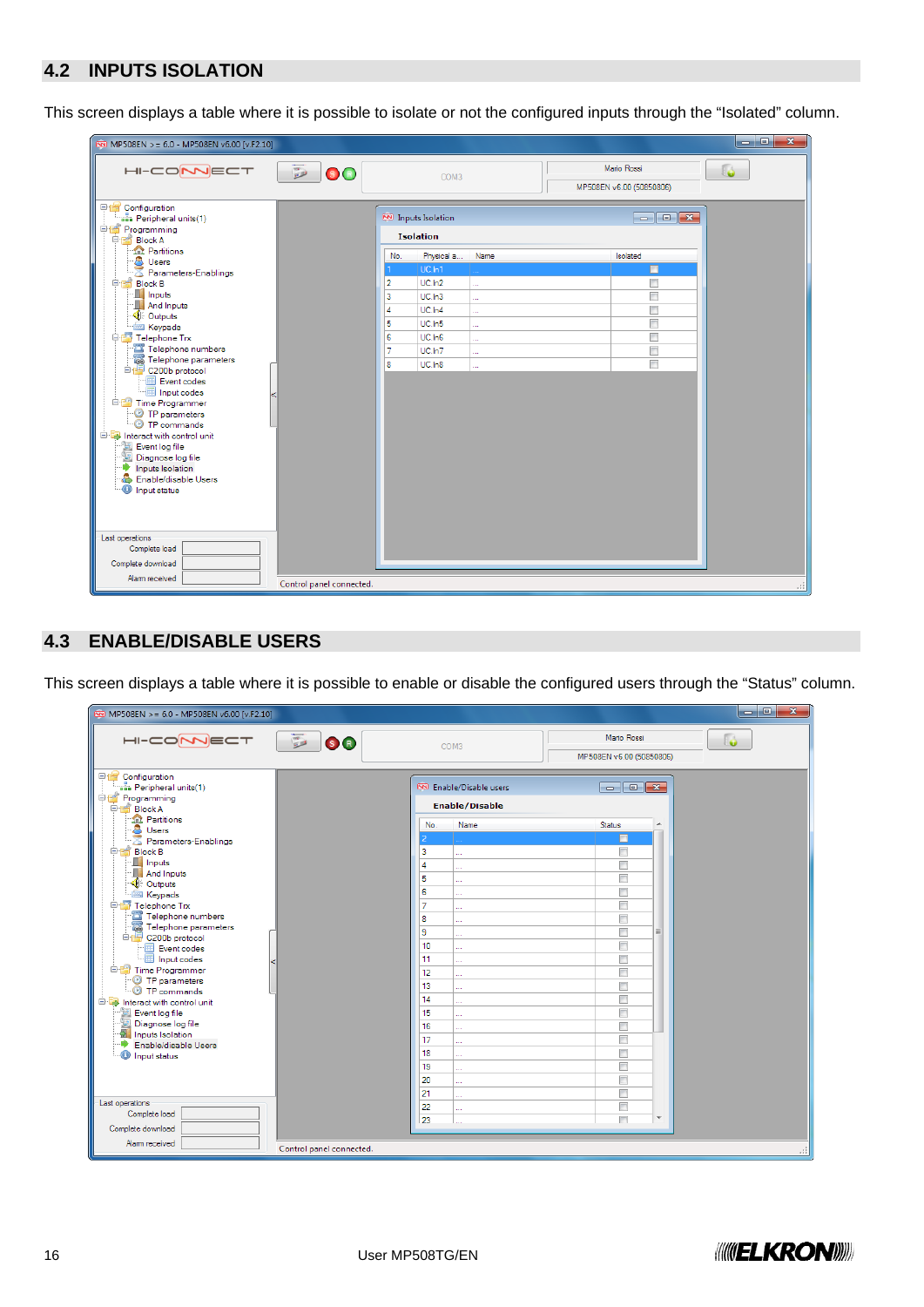#### **4.4 INPUTS STATUS**

 $MPS08EN > = 6.0 - MP508EN v6.00 [v.F2.10]$  $H - CO$ MECT **DO** Mario Rossi  $\bullet$  $COM3$ MP508EN v6.00 (50850806) M Input status **Input status** No Physic, a... Name  $\label{center} \mbox{Inhibited}$  $\sf Isolated$ Open Input Tamper Alam mem Tamper mem UC.In1<br>
UC.In2<br>
UC.In4<br>
UC.In5<br>
UC.In5<br>
UC.In7<br>
UC.In8  $\epsilon$ Control panel connected. In addition it is possible to set, on the top right-hand side, the automatic screen refresh by the **button** to

With this screen it is possible to display the status of the configured inputs.

obtain the status in real time. To disable it press button.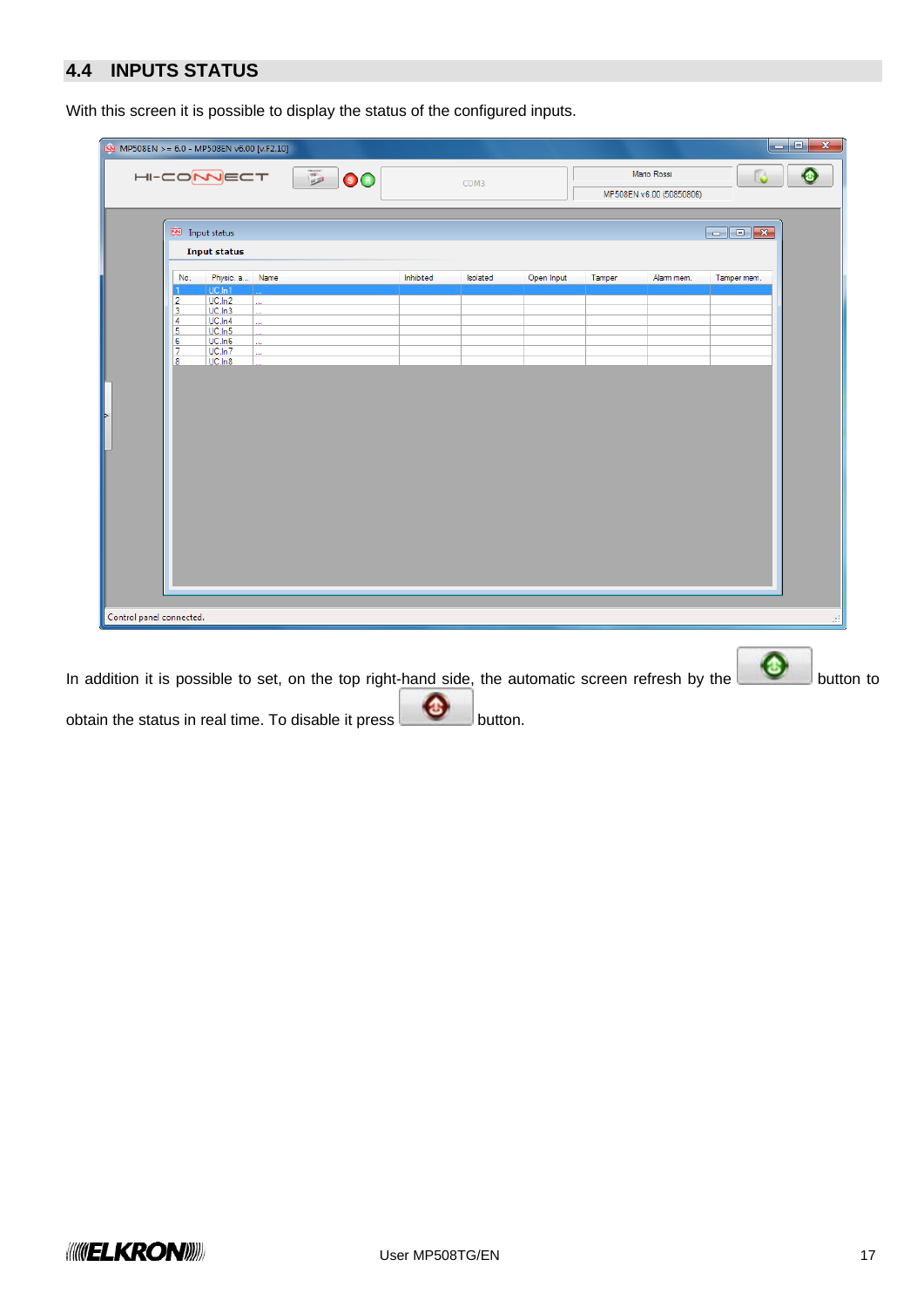#### **4.5 NOTES**

The screens Enable/Disable users, Inputs isolation and Inputs status require the alignment respectively of Partitions, Users and Block B. In presence of the warning icon  $\overline{\triangle}$  a windows with te following message will be showed:



To access the screen and make changes select the **button which will align data; otherwise the screen can** be accessed in display mode only.

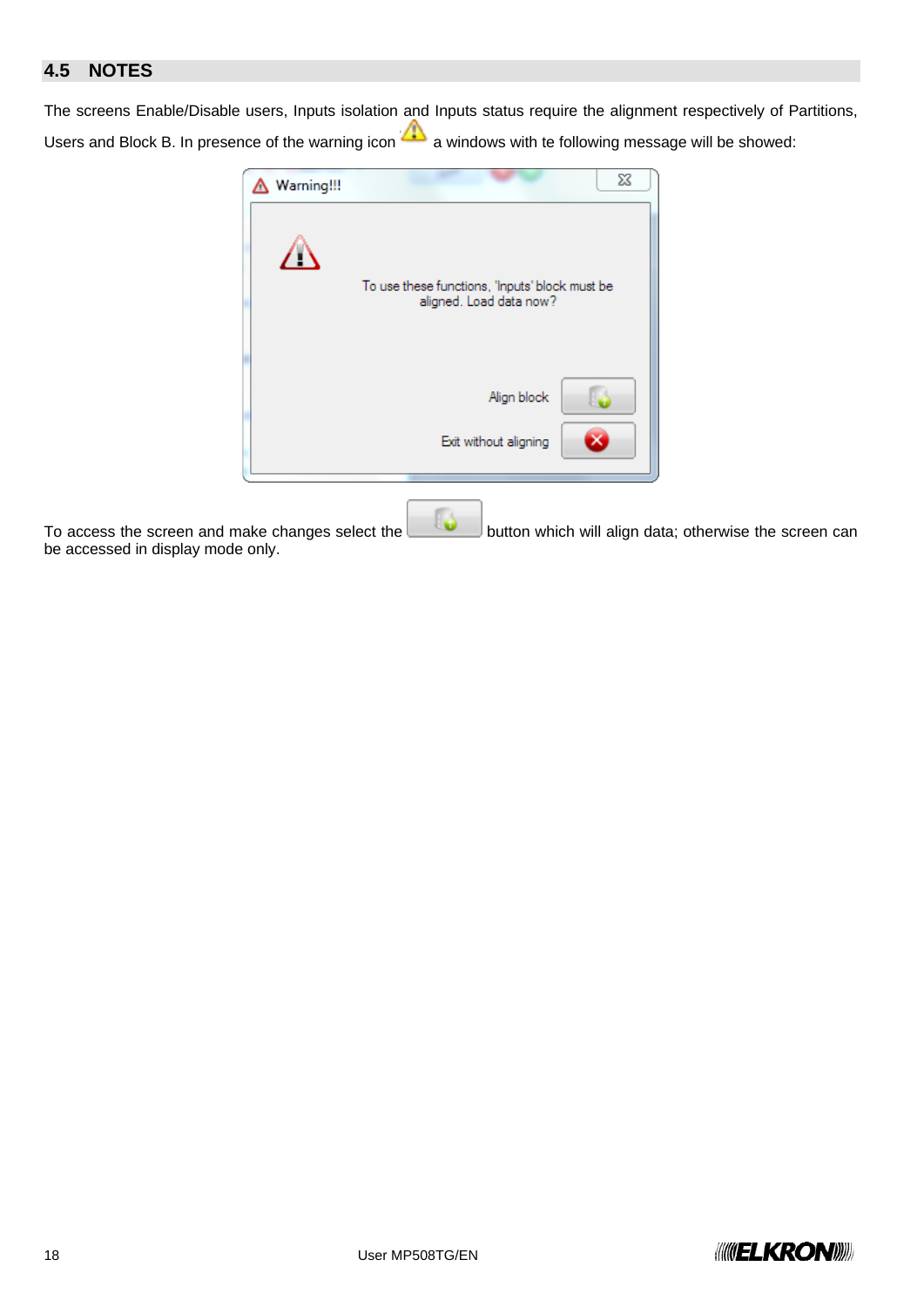